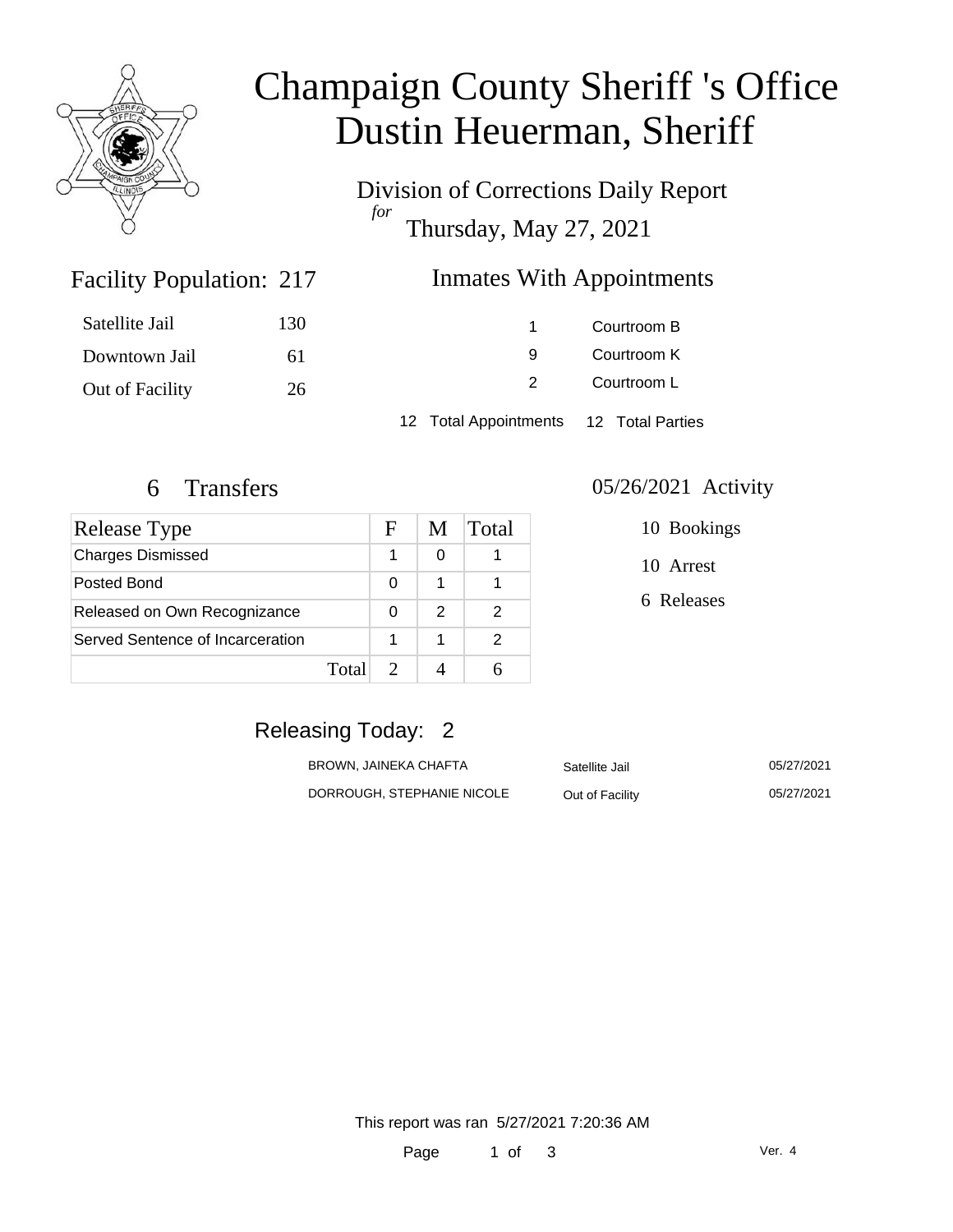

# Champaign County Sheriff 's Office Dustin Heuerman, Sheriff

Division of Corrections Daily Report *for* Thursday, May 27, 2021

#### Custody Status Count

- Electronic Home Dentention 24
	- Felony Arraignment 5
	- Felony Pre-Sentence 6
		- Felony Pre-Trial 121
	- Felony Sentenced CCSO 2
	- Felony Sentenced IDOC 38
	- Felony Sentenced Other 2
		- Hold Sentenced IDOC 1
			- Misdemeanor Other 1
		- Misdemeanor Pre-Trial 7
			- Petition to Revoke 3
			- Remanded to DHS 5
	- Traffic Sentenced CCSO 2
		- Total 217

This report was ran 5/27/2021 7:20:36 AM